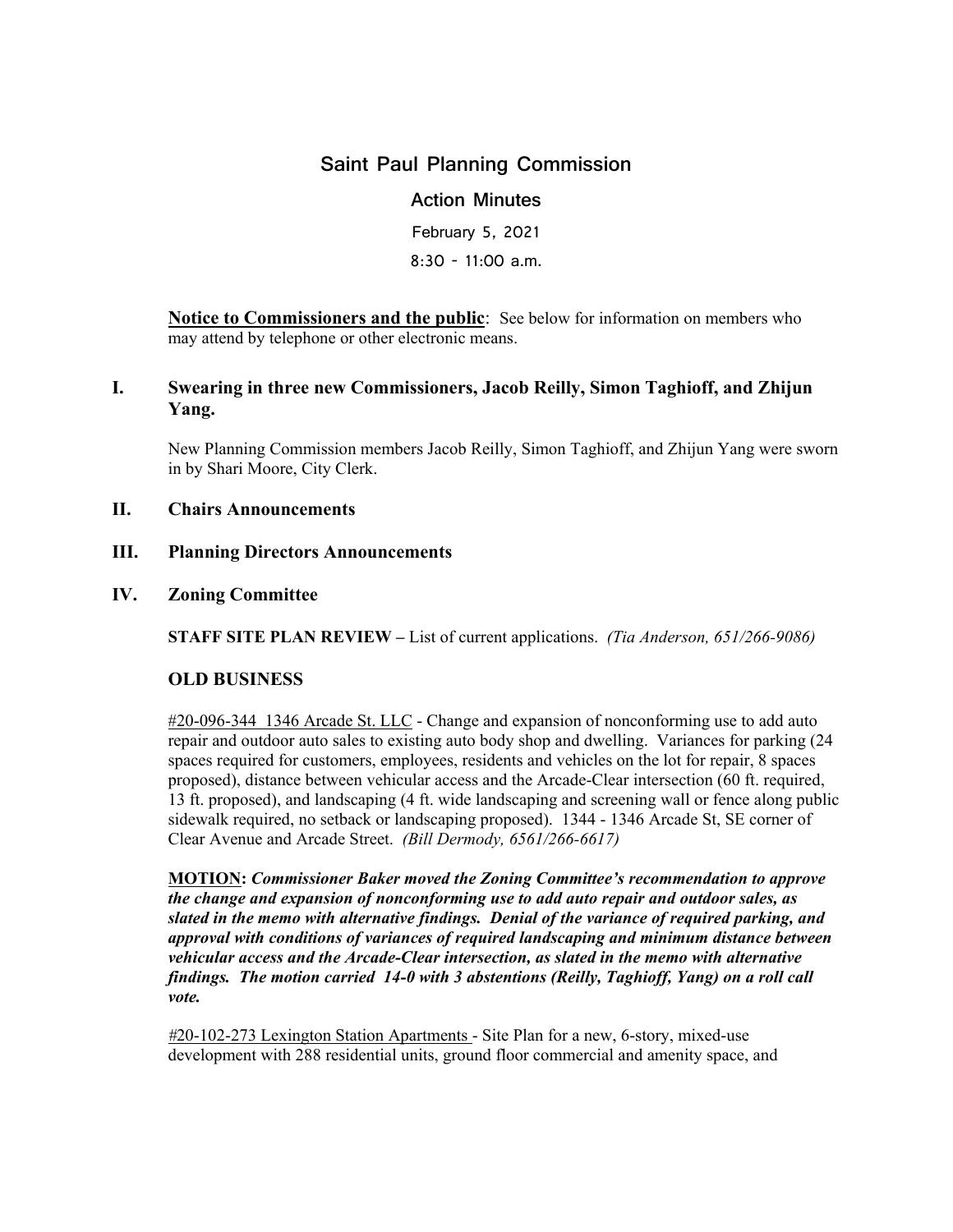structured parking. 411 & 417 Lexington Pkwy North. *(Tia Anderson, 651/266-9086)*

**MOTION:** *Commissioner Perryman moved under the authority of the City's Legislative Code, based on findings 1 and 2, that the application of Alatus Development LLC for a site plan for a 6-story, mixed-use building at 411 and 417 Lexington Pkwy N is DENIED. The motion carried 8-7 (Baker, Edgerton, Hood, Lindeke, Risberg, Underwood with 2 abstentions (Reilly, Yang) on a roll call vote.* 

- **V. Comprehensive and Neighborhood Planning Committee**
- **VI. Transportation Committee**
- **VII. Communications-Nominations Committee**

2020 Planning Commission Annual Report

Planning Director's Report on achievements during 2020

- **VIII. Task Force/Liaison Reports**
- **IX. Old Business**
- **X. New Business**
- **XI. Adjournment**

## **Notice to Commissioners and the public**:

The chair of the Planning Commission has determined that it is not practical nor prudent for the Planning Commission and its Committees to meet in-person or pursuant to Minnesota Statutes, Section 13D.02. In light of the COVID-19 health pandemic, it is not feasible for any member of Planning Commission to be present at the regular location, and all members of the Planning Commission will attend this meeting by telephone or other electronic means.

It is also not feasible for members of the public to attend the meeting at its regular location due to the health pandemic and emergency. Accordingly, NO meeting will be held in City Hall Conference Center Room 40 at 15 W. Kellogg Boulevard.

Information on agenda items being considered by the Planning Commission and its committees can be found at<http://www.stpaul.gov/planningcommission>

Atención. Si desea recibir asistencia gratuita para traducir esta información, envíe un correo electrónico a [luis.pereira@ci.stpaul.mn.us](mailto:luis.pereira@ci.stpaul.mn.us)